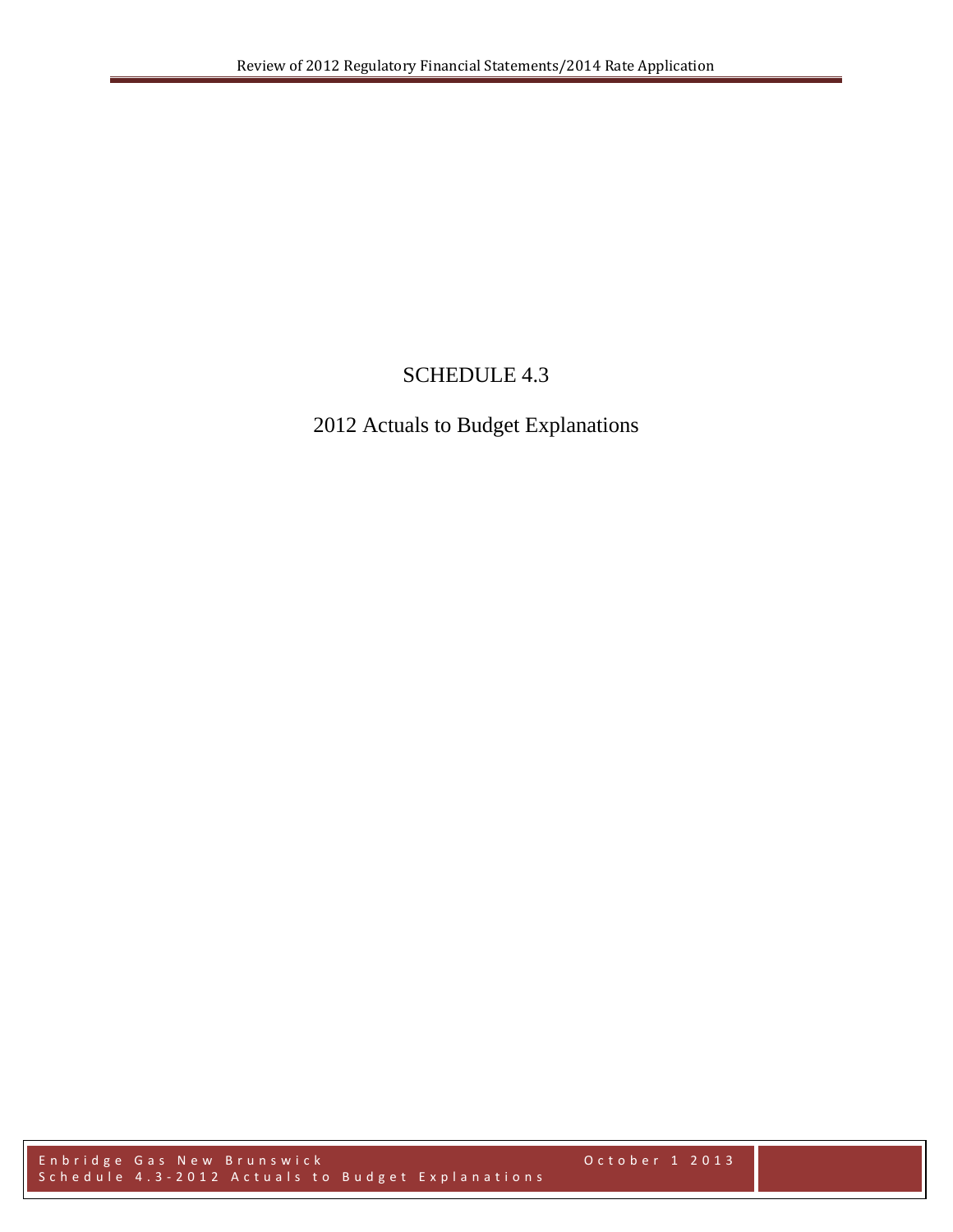## **2012 Actuals to Budget**

## **Overview**

For comparative purposes, variance explanations compare 2012 actual results to the 2012 Budget.

## **Revenue**

The table below summarizes EGNB's 2012 Actual gas distribution revenue, miscellaneous operating revenue, allowance for funds used during construction ("AFUDC") and installation services margin with comparisons to the 2012 Budget.

| Table 1        |                                              |    |         |    |               |    |               |
|----------------|----------------------------------------------|----|---------|----|---------------|----|---------------|
|                | <b>Revenue</b>                               |    |         |    |               |    |               |
|                |                                              |    |         |    |               |    |               |
|                |                                              |    | (1)     |    | (2)           |    | $(3)=(1)-(2)$ |
| Line           |                                              |    | 2012    |    | 2012          |    | 2012          |
| No.            | (in thousands of dollars)                    |    | Actual  |    | <b>Budget</b> |    | Variance      |
|                |                                              |    |         |    |               |    |               |
| 1              | <b>Operating Revenue</b>                     |    |         |    |               |    |               |
| $\overline{2}$ | <b>Gas Distribution</b>                      | \$ | 49,811  | \$ | 57,697        | \$ | (7,886)       |
| 3              | <b>Miscellaneous</b>                         |    | 426     |    | 144           |    | 282           |
|                |                                              |    |         |    |               |    |               |
| 4              | Allowance for Funds Used During Construction |    | 307     |    | 53            |    | 254           |
| 5              |                                              |    | 50,543  |    | 57,894        |    | (7, 351)      |
|                |                                              |    |         |    |               |    |               |
| 6              | <b>Installation Services</b>                 |    |         |    |               |    |               |
| 7              | Revenue                                      |    | 1,208   |    | 1,947         |    | (739)         |
| 8              | Cost of Goods Sold                           |    | (1,229) |    | (1,505)       |    | 276           |
| 9              |                                              |    | (21)    |    | 442           |    | (463)         |
|                |                                              |    |         |    |               |    |               |
| 10             | <b>Total Revenue</b>                         | \$ | 50,522  | \$ | 58,336        | \$ | (7, 814)      |

## Operating Revenue

- Gas Distribution Revenue: actual gas distribution revenues were \$7.9 million under budget due to lower than forecasted distribution rates (\$5.6 million), warmer than normal weather (\$2.6 million), and a decrease in customer attachments (\$1.9 million) offset by an increase in actual usage by customers as compared to the budget (\$2.2 million).
- Miscellaneous Operating Revenue: miscellaneous revenues ended 2012 \$282K over budget, primarily due to late payment charges collected from customers (\$239K) and interest income (\$43K) both being greater than forecast.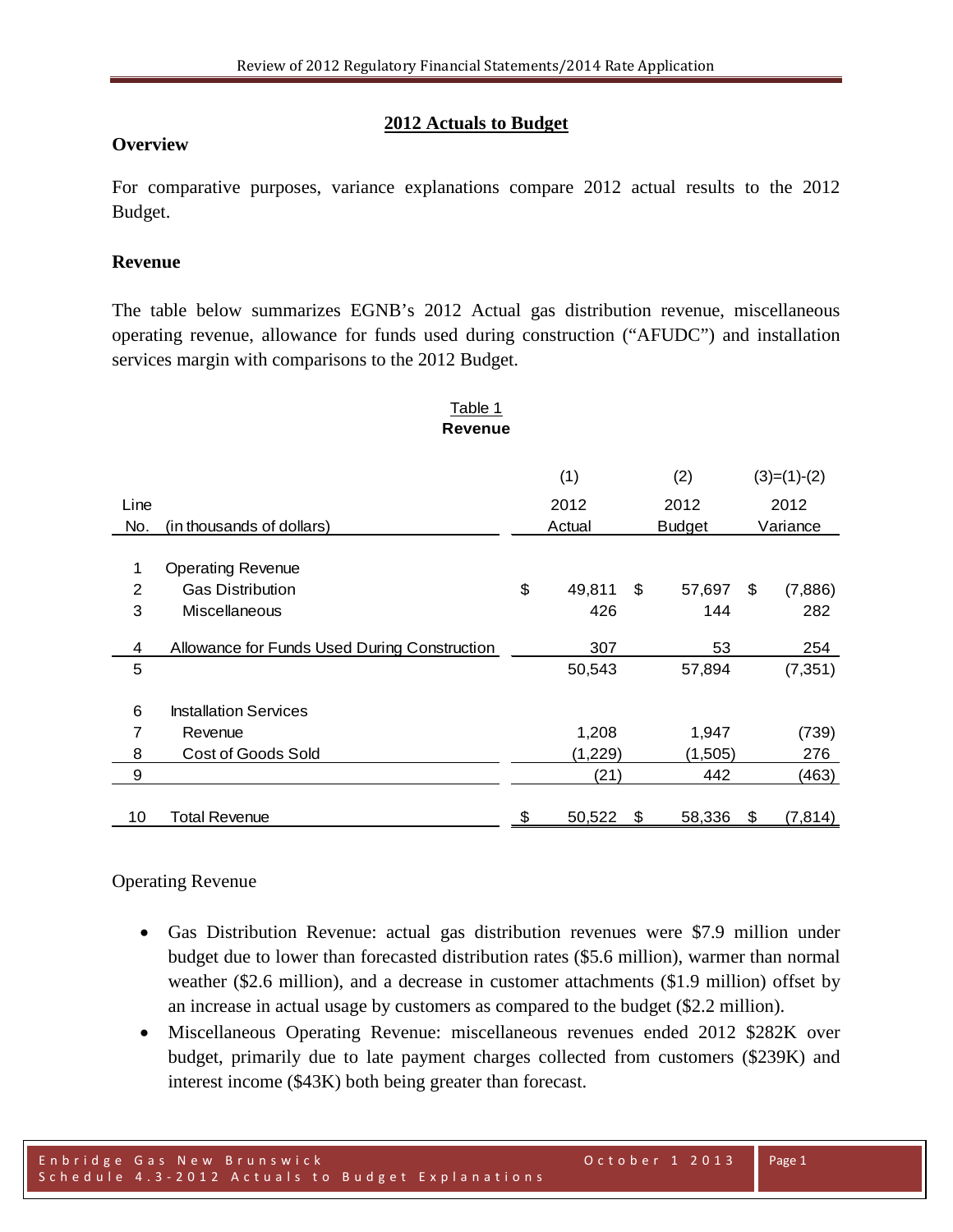AFUDC was \$254K over budget, with the primary driver for this variance being higher than budgeted monthly balances in the Construction Work in Progress ("CWIP") account, of which AFUDC is calculated on.

Installation Services Margin was \$463K under budget, primarily due to EGNB discontinuing its Installation Services activities.

## **Expenses**

Below is a summary of EGNB's 2012 Actual operating and maintenance expenses, bad debt expense, amortization of property, plant and equipment, municipal and other taxes, interest on amounts due to associates and affiliates and other interest and amortization of deferred development costs with comparisons to the 2012 Budget.

#### Table 2 **Operating Expenses**

|      |                                               | (1)          |    | (2)           |      | $(3)=(1)-(2)$ |
|------|-----------------------------------------------|--------------|----|---------------|------|---------------|
| Line |                                               | 2012         |    | 2012          |      | 2012          |
| No.  | (in thousands of dollars)                     | Actual       |    | <b>Budget</b> |      | Variance      |
|      |                                               |              |    |               |      |               |
| 1    | <b>Operating Expenses</b>                     |              |    |               |      |               |
| 2    | Operating and Maintenance Expenses            | \$<br>16.754 | \$ | 17.241        | - \$ | (487)         |
| 3    | <b>Bad Debt Expense</b>                       | 384          |    | 269           |      | 115           |
|      |                                               |              |    |               |      |               |
| 4    | Amortization of Property, Plant and Equipment | 6,715        |    | 7,486         |      | (771)         |
|      |                                               |              |    |               |      |               |
| 5    | Municipal and Other Taxes                     | 1,184        |    | 1,317         |      | (133)         |
|      |                                               |              |    |               |      |               |
|      | Interest on Amounts Due to Associates and     |              |    |               |      |               |
| 6    | Affiliates and Other Interest                 | 9,249        |    | 14,943        |      | (5,694)       |
|      |                                               |              |    |               |      |               |
| 7    | Amortization of Deferred Development Costs    | 2,945        |    | 2,990         |      | (45)          |
|      |                                               |              |    |               |      |               |
| 8    | <b>Total Expenses</b>                         | \$<br>37,231 | S  | 44,246        | \$   | (7,015)       |

## Operating and Maintenance ("O&M") Expenses

EGNB manages its O&M expenses, excluding incentives, at an aggregate level, where EGNB will try to offset increased costs in certain areas with cost reductions or savings in other areas of the organization.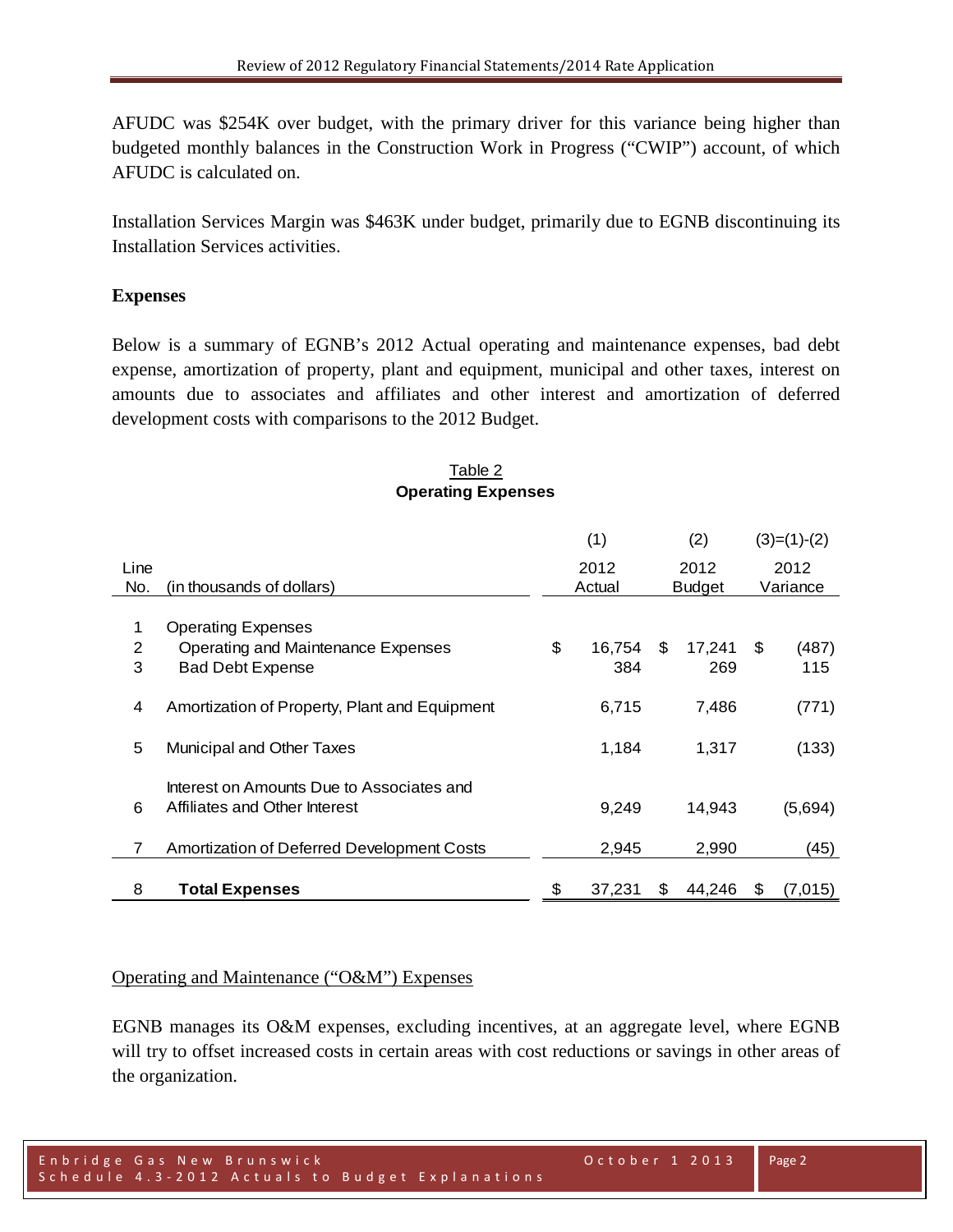EGNB has grouped its O&M expenses based on major cost categories rather than departments, as seen in the regulatory financial statement format filed with the Board.

## Table 3 **Operating and Maintenance Expenses**

|      |                                              | (1)          | (2)           |     | $(3)=(1)-(2)$ |
|------|----------------------------------------------|--------------|---------------|-----|---------------|
| Line |                                              | 2012         | 2012          |     | 2012          |
| No.  |                                              | Actual       | <b>Budget</b> |     | Variance      |
|      |                                              |              |               |     |               |
| 1    | <b>Labour and Benefits</b>                   | \$<br>9,936  | \$<br>9,477   | -\$ | 459           |
| 2    | Admin/Office Expenses                        | 276          | 451           |     | (175)         |
| 3    | <b>Computer and Telecom Services</b>         | 315          | 352           |     | (37)          |
| 4    | <b>Professional Consulting</b>               | 2,963        | 2,439         |     | 524           |
| 5    | Travel and Training                          | 217          | 297           |     | (80)          |
| 6    | Advertising and Promotions                   | 333          | 1,378         |     | (1,045)       |
| 7    | Incentives                                   | 3,924        | 5,897         |     | (1, 973)      |
| 8    | <b>Tools and Safety</b>                      | 184          | 205           |     | (21)          |
| 9    | Fleet                                        | 574          | 624           |     | (50)          |
| 10   | <b>Facilities</b>                            | 654          | 740           |     | (86)          |
| 11   | Insurance                                    | 320          | 324           |     | (4)           |
| 12   | <b>NBEUB Assessments</b>                     | 746          | 900           |     | (154)         |
| 13   | <b>Corporate Allocations</b>                 | 1,321        | 1,510         |     | (189)         |
| 14   | Gas Transportation and Related Activities    | 2,056        | 1,710         |     | 346           |
| 15   | <b>Total O&amp;M Prior to Capitalization</b> | 23,819       | 26,304        |     | (2, 485)      |
| 16   | Capitalized to:                              |              |               |     |               |
| 17   | Property, plant & equipment                  | 7,065        | 9,063         |     | (1,998)       |
| 18   | Development O&M capitalized costs            |              |               |     |               |
| 19   | <b>Total Capitalized</b>                     | 7,065        | 9,063         |     | (1,998)       |
| 20   | <b>Total O&amp;M Expenses</b>                | \$<br>16,754 | \$<br>17,241  | \$  | (487)         |

EGNB's 2012 Actual O&M expenses were \$2.5 million, or 9.4% under budget, with the principal driver for this variance being lower incentive spending (\$2.0 million) due to the wind down of the incentive program as a result of legislative changes, lower advertising and promotion costs (\$1.0 million) due to a change in brand awareness strategy resulting in advertising and sponsorships reductions, lower Corporate Allocations (\$189K) mainly due to decreases in IT – enterprise financial systems and payroll administration counterbalanced by slight increases in management and legal allocations, and lower NBEUB assessment costs due to decreases in hearing and Public Intervenor costs (\$154K). These overall decreases were offset by increased spending in professional consulting (\$524K) due to increased legal costs, labour and benefits (\$459K) primarily as a result of restructuring in 2012 in response to legislative changes, and gas transportation and related activities (\$346K) due to lower than anticipated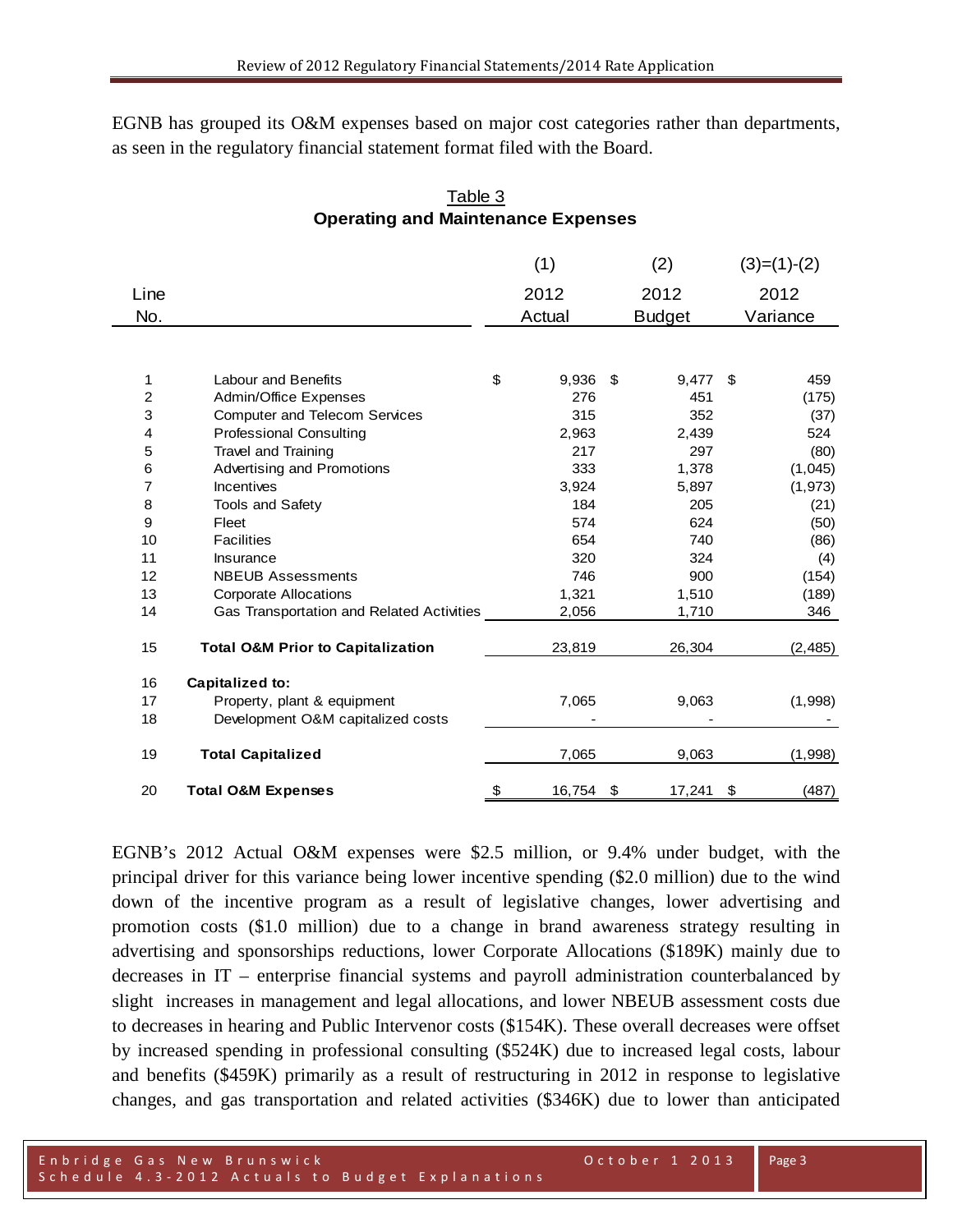utilization of the Maritimes and Northeast Pipeline Firm Service Agreement. Other variances within individual O&M expense categories are primarily due to:

- Admin/Office Expenses: administration and office expense costs were \$175K under budget primarily due to lower spending in materials and supplies (\$11K), outside services (\$38K), printing (\$25K), photocopier (\$28K), postage and courier (\$29K), and other administrative costs (\$50K).
- Computer and Telecom Services: computer and telephone related ("telecom") services were \$37K below budget due to lower cellular costs (\$26K), software maintenance costs (\$10K), computer equipment  $(\$4K)$ , photocopiers  $(\$1K)$ , and other telecom services  $(\$1K)$ , which were partially offset by an increase in office telephone costs (\$2K) and other IT telecom services (\$3K).
- Travel and Training: travel and training costs were \$80K under budget primarily due to lower ground transportation (\$42K), airfare (\$14K), accommodations (\$13K), meals and entertainment (\$7K) related to reduced travel and conference attendance (\$6K).
- Tools and Safety: tools and safety costs were \$21K under budget due to reduced spending in tools (\$12K), public awareness and promotional items (\$16K), uniforms (\$10K) and other tool expenses (\$8K) partially offset by higher than budgeted spending on highway usage permit fees and Right of Way fees (\$21K) and safety related supplies and programs (\$4K).
- Fleet: fleet costs were \$50K under budget primarily due to fuel and maintenance costs being lower than budget (\$70K), partially offset by higher than budgeted lease and fleet administration costs (\$20K).
- Facilities: facilities expenditures were \$86K below budget primarily due to lower than budgeted office rent (\$67K), office repairs & maintenance costs (\$13K), and utility costs (\$6K).
- Insurance: insurance costs were \$4K under budget primarily due to lower than anticipated broker insurance (\$3K) and crime insurance costs (\$1K).

Overall, amounts capitalized to Property, Plant and Equipment are \$2.0 million below budget due to a lower than budgeted amount of incentives capitalized (\$1.9 million) and reduced O&M spending overall (\$100K).

## Other Operating Expenses

Bad Debt Expense was \$115K over budget primarily due to recording additional account receivable balances considered at risk at year end 2012.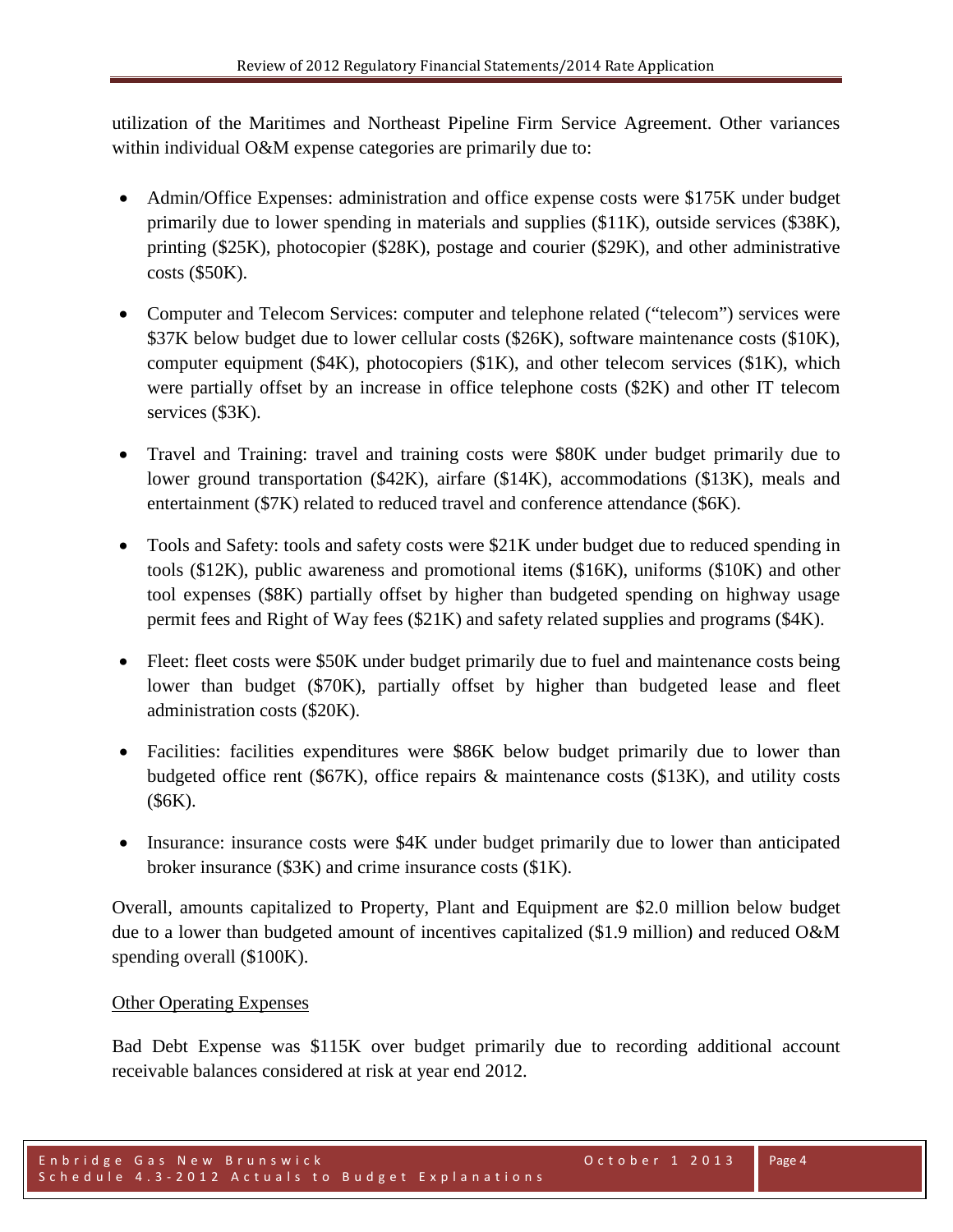Amortization of Property, Plant and Equipment was \$771K under budget due to the timing and nature of capital expenditures, and an overall reduction in capital expenditures as a result of amendments to the Gas Distribution Act, 1999.

Municipal and Other Taxes were \$133K below budget primarily due to a decrease in capital expenditures as compared to budget.

Interest on Amounts Due to Associates & Affiliates and Other Interest was \$5.7M under budget due to the retirement of long term debt ("LTD"). This LTD was retired in order to rebalance capital structure for regulatory purposes in response to legislative changes removing the regulatory deferral from ratebase.

Amortization of Deferred Development Costs was \$45K under budget due to lower than budgeted amortization on Development O&M resulting from lower than budgeted additions at 2011 year end.

## **Rate Base**

Information with respect to EGNB's year end Rate Base and the levels of Property, Plant and Equipment, Development O&M capitalized costs, Working Capital allowance and other elements within rate base are provided below.

| Table 4<br><b>Rate Base</b> |                                             |    |         |                       |         |    |                  |  |  |
|-----------------------------|---------------------------------------------|----|---------|-----------------------|---------|----|------------------|--|--|
| (1)<br>(2)<br>$(3)=(1)-(2)$ |                                             |    |         |                       |         |    |                  |  |  |
| Line<br>No.                 | 2012<br>(in thousands of dollars)<br>Actual |    |         | 2012<br><b>Budget</b> |         |    | 2012<br>Variance |  |  |
|                             |                                             |    |         |                       |         |    |                  |  |  |
| $\mathbf 1$                 | Property, plant and equipment               | \$ | 173,555 | \$                    | 186,574 | \$ | (13,019)         |  |  |
| $\overline{2}$              | Development O&M capitalized costs           |    | 99,993  |                       | 101,368 |    | (1,375)          |  |  |
| 3                           | Franchise fee                               |    | 500     |                       | 475     |    | 25               |  |  |
| 4                           | Deferred costs                              |    | 31      |                       | 109     |    | (78)             |  |  |
| 5                           | Term deposit                                |    | 2,992   |                       | 2,963   |    | 29               |  |  |
| 6                           | Working capital allowance                   |    | 1,785   |                       | 1,532   |    | 253              |  |  |
| 7                           | <b>Regulatory Deferral</b>                  |    |         |                       | 187,399 |    | (187,399)        |  |  |
| 8                           | Rate Base                                   | S  | 278,856 | S                     | 480,420 | S  | (201,564)        |  |  |

Property, Plant and Equipment was \$13.0 million under budget primarily due to the cancellation of a strategic project and the delay of two strategic projects to future years (\$10.7 million), a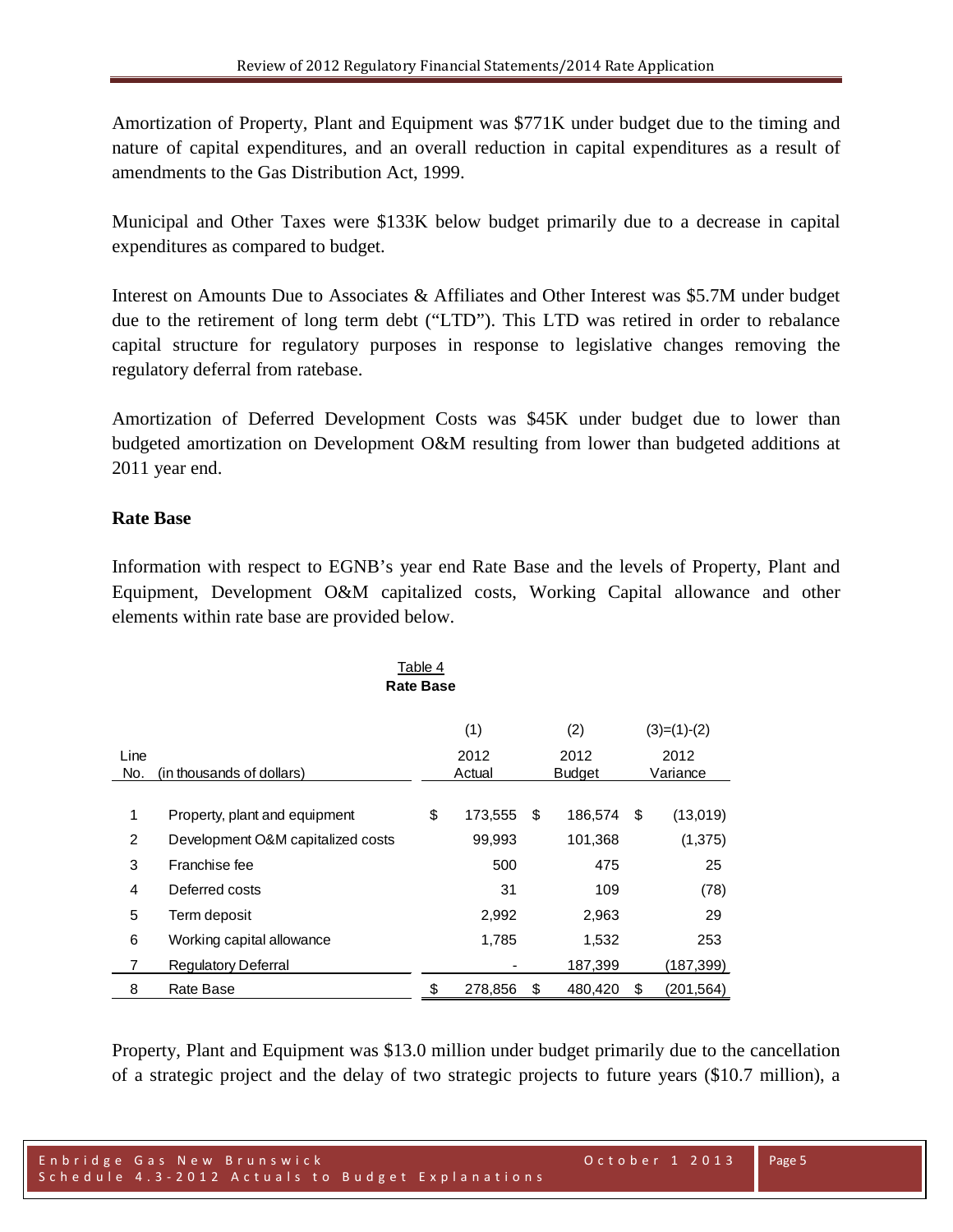reduction in distribution plant spending due to a reduction in attachments (\$1.6 million), and the postponement of an IT project (\$0.7 million).

Development O&M Capitalized Costs were \$1.4 million below budget primarily due to the impact of a lower than forecast ending year balance from 2011.

Franchise Fee Costs were \$25K above budget to bring it in line with the previous year's ending balances and current year's anticipated level of amortization.

Deferred Costs were \$78K below budget due to an overstatement of equity call costs in the 2012 budget.

Term deposit costs were \$29K above budget, primarily due to the timing of the payment of the interest earned.

Working Capital Allowance is \$253K over budget, primarily due to higher prepaid balances than budgeted (\$614K), partially offset by lower than budgeted inventory balances (\$361K).

Regulatory Deferral is \$187.4 million below budget due to the removal of the regulatory deferral account from rate base for purposes of calculating return in accordance with the 2012 legislative changes.

## **Other Regulated Assets & Liabilities**

Information with respect to EGNB's Other Regulated Assets & Liabilities is provided below.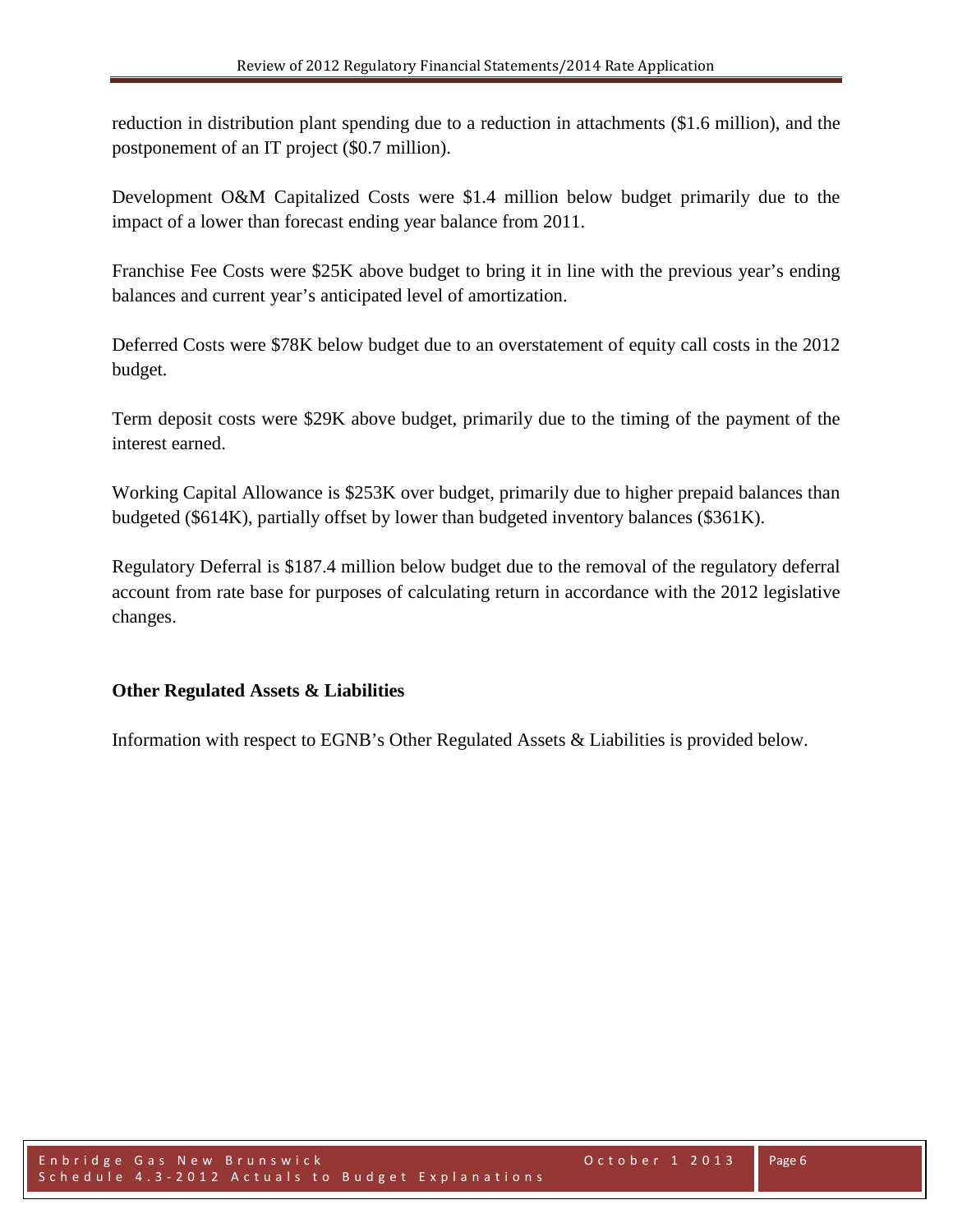|      |                                                | (1)          |    | (2)           | $(3)=(1)-(2)$   |
|------|------------------------------------------------|--------------|----|---------------|-----------------|
| Line |                                                | 2012         |    | 2012          | 2012            |
| No.  | (in thousands of dollars)                      | Actual       |    | <b>Budget</b> | Variance        |
|      |                                                |              |    |               |                 |
| 1    | <b>Other Regulated Assets</b>                  |              |    |               |                 |
| 2    | Cash and Short Term Investments                | \$           | \$ | 7,201         | \$<br>(7,201)   |
| 3    | <b>Accounts Receivable</b>                     | 12,644       |    | 14,806        | (2, 162)        |
| 4    | Inventory                                      | 1,170        |    | 1,510         | (340)           |
| 5    | Long term Receivable                           | 4,279        |    | 2,780         | 1,499           |
|      |                                                |              |    |               |                 |
| 6    | <b>Total Other Regulated Assets</b>            | \$<br>18,093 | \$ | 26,297        | \$<br>(8, 204)  |
|      |                                                |              |    |               |                 |
| 7    | <b>Other Regulated Liabilities</b>             |              |    |               |                 |
| 8    | Short Term Indebtedness                        | \$<br>413    | \$ |               | \$<br>413       |
| 9    | Due to Affliated Companies                     | 923          |    | 18,077        | (17, 154)       |
| 10   | <b>Accounts Payable</b>                        | 8,619        |    | 5,445         | 3,174           |
| 11   | Long Term Payable                              | 4,075        |    |               | 4,075           |
| 12   | Long Term Deferred Post Employment Liabilities | 1,026        |    | 2,328         | (1,302)         |
|      |                                                |              |    |               |                 |
| 13   | <b>Total Other Regulated Liabilities</b>       | \$<br>15,056 | S  | 25,850        | \$<br>(10, 794) |

Table 5 **Other Regulated Assets & Liabilities**

Other Regulated Assets & Liabilities are a function of the annual operations of EGNB and fluctuate with changes in operating revenues and expenses.

## **Cost of Capital Summary**

Information with respect to EGNB's Cost of Capital is provided below.